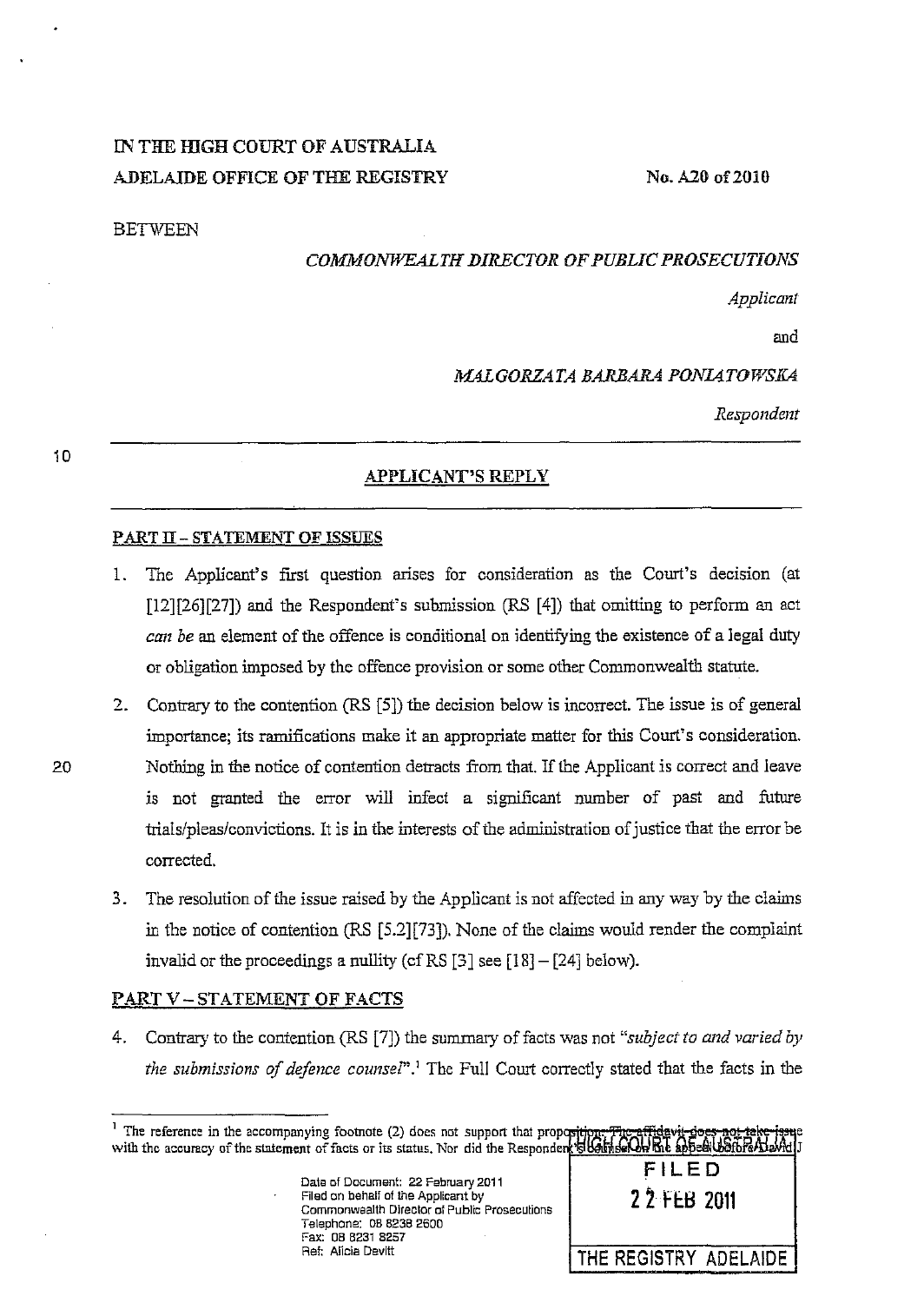summary *"were not disputed"* (at [2]). Further, while the magistrate's initial description of the offence was an error, his later recitation was accurate (cfRS [7]). In any event David J, in dismissing the appeal against the sentence, accurately described the offending; it is this decision that was the subject of the appeal to the Full Court.<sup>2</sup>

- 5. The contentions in relation to the complaint (RS [11][13]) are addressed below in relation to the notice of contention.
- 6. Contrary to the contention (RS [14]) the Court below did not address (or make orders) as to the admissibility of the affidavit material.' The Applicant filed an affidavit which clearly challenged the Respondent's assertions (see AS [13]).<sup>4</sup> The affidavit material was irrelevant to the conclusion below and is totally irrelevant to the resolution of the legal question before this Court (including the notice of contention). Similarly the additional facts (RS [12][13]) (some of which rely upon the affidavit) are irrelevant to any issue before this Court.
- 7. Contrary to the contention (RS [17][18])' the Applicant's argument in this Court is consistent with that put below: that s 4.3 (a) applies and s 135.2, the law creating the offence makes omitting to perform an act a physical element of that offence.
- 8. Contrary to the contention (RS [19]) Sulan J did not overlook the elements of the offence or erroneously identify the first physical element. Indeed, unlike the majority, he correctly identified and addressed each of the elements (at  $[58] - [62]$ ) and the issue of the causative link (at  $[59]$ ).

# PART VI - ARGUMENT

- 9. Contrary to the contention (RS [24]) the *Code* exhaustively states each of the elements of the offence  $(AS [18][37])$ . While there are occasions where it is appropriate to refer to the common law (AS [37]) the Respondent has not identified any basis which gives rise to doing so here.
- iO. The Respondent's submission as to the first element of the s 135.2 offence is based on two assertions which are unsupported by reference to authority, the *Code* or any valid reasoning process. The argument thereafter proceeds on a flawed foundation.

20

**<sup>(</sup>who was different counsel to that at first instance), Rather his submissions expressly acknowledged that there was no issue with Respondent's intention, her knowledge that she failed to advise of the income - and that she knew she was**  failing to advise: AB at  $28 - 29$ <br><sup>2</sup> AB at 55

<sup>&</sup>lt;sup>3</sup> No order admitting the evidence was made -mere filing of documents in advance of the hearing does not equate to **admission into evidence.** 

**<sup>4</sup> AB at283** 

<sup>&</sup>lt;sup>5</sup> The Respondent's references are out of context – it is clear that the position was that no duty is required: AB at 405 L7-9, AB 402 L26 -3J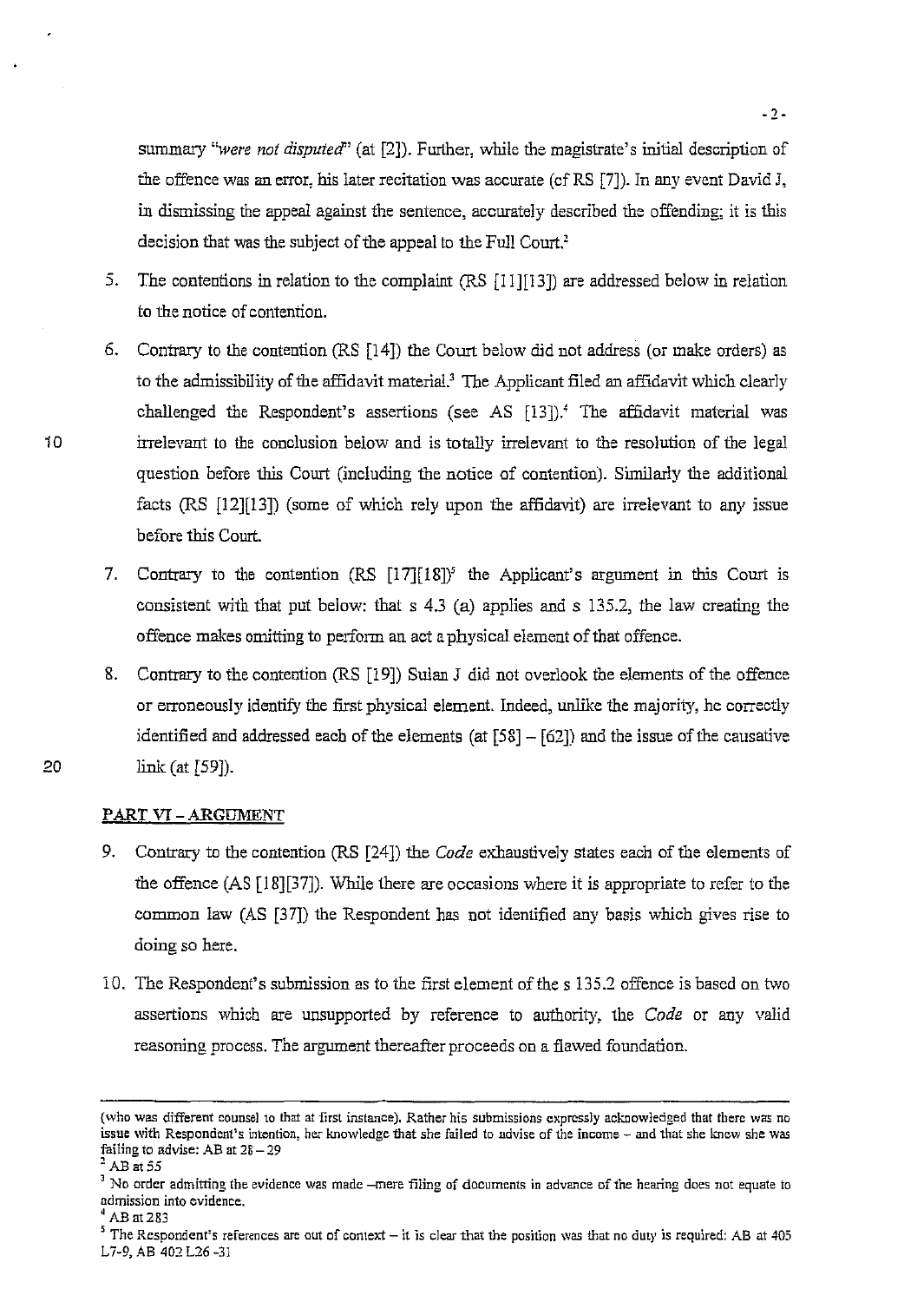- 11. First, that as a matter of jurisdiction it is a precondition to criminal liability under the *Code* that the omission to perform the act in question must relate to one which by Jaw the Respondent had a duty or requirement to perform (RS [23] - [30][34]). There need not be an identifiable duty under a Commonwealth statute to create jurisdiction for this offence. The Commonwealth clearly has jurisdiction: the offence relates to obtaining an advantage from a Commonwealth entity (s 135.2(l)(b).
- 12. Second, that s l35.2 of the *Code* creates an offence of *"commission"* (RS [33][37][39] [64]). The assertion ignores and is inconsistent with the terms of the offence provision; the very use of the phrase "*engage in conduct*" makes omitting to perform an act an element of 10 the offence.
	- 13. Further, contrary to the contention (RS [33][34][64]) s 4.3 does not *"limit"* s 4.1(2); nor is it a *"qualificaiion"* on the general inclusion of omissions in s 4.1 (RS [63]). The Respondent advances no argument in support of those assertions. Section 4.1 defines *"engages in conduct'* to include omitting to perform an act. An offence provision which uses that term makes omitting to perform an act a physical element of that offence. That reasoning is not circular (cfRS [63]). Such an offence comes within s 4.3(a). Section 4.3 addresses all the circumstances where omitting to perform an act is a physical element; it does not confine the definition in s 4.1.
- 14. The Respondent wrongly asserts (RS [35]) that s 4.3(a) *"makes criminal the failure to*  20 *carry out a particular act so that the duty is contained within the offence creating provision itself."* Rather, s 4.3(a) makes an omission to perform an act a physical element of an offence *if"the law creating the offence makes* it *so."* There is no reference in s 4.3(a) to a duty, or an offence provision containing a duty or to any preconditions before that section can apply. If the law creating the offence makes omitting to perform an act an element of the offence (for example by using the phrase "engages in conduct"), nothing more is required (see AS [27][46][48][49][50]).
- 15. Contrary to the contention (RS [40]) its interpretation (and that of the majority of the Court below) is not a matter of "sound statutory construction". Further the Respondent's assertions as to the reasoning of the majority (RS [16][40J[45J[52J[65J[70J[71]) (that it 30 interpreted the *Code* including s 4.3 and did not apply the common law) are not supported on a proper reading of the judgment. Nor does the Respondent support them by any reference to the judgment.<sup>6</sup>
	- 16. Similarly, the Respondent's approach to determining the first physical element of this offence has no foundation in the *Code.* It is simply asserted (eg RS [52][30][34]) that

G **Sulan J was clearly** of the **view that the conclusion** of the **majority relied on applying the common law: AB 438 at [45]**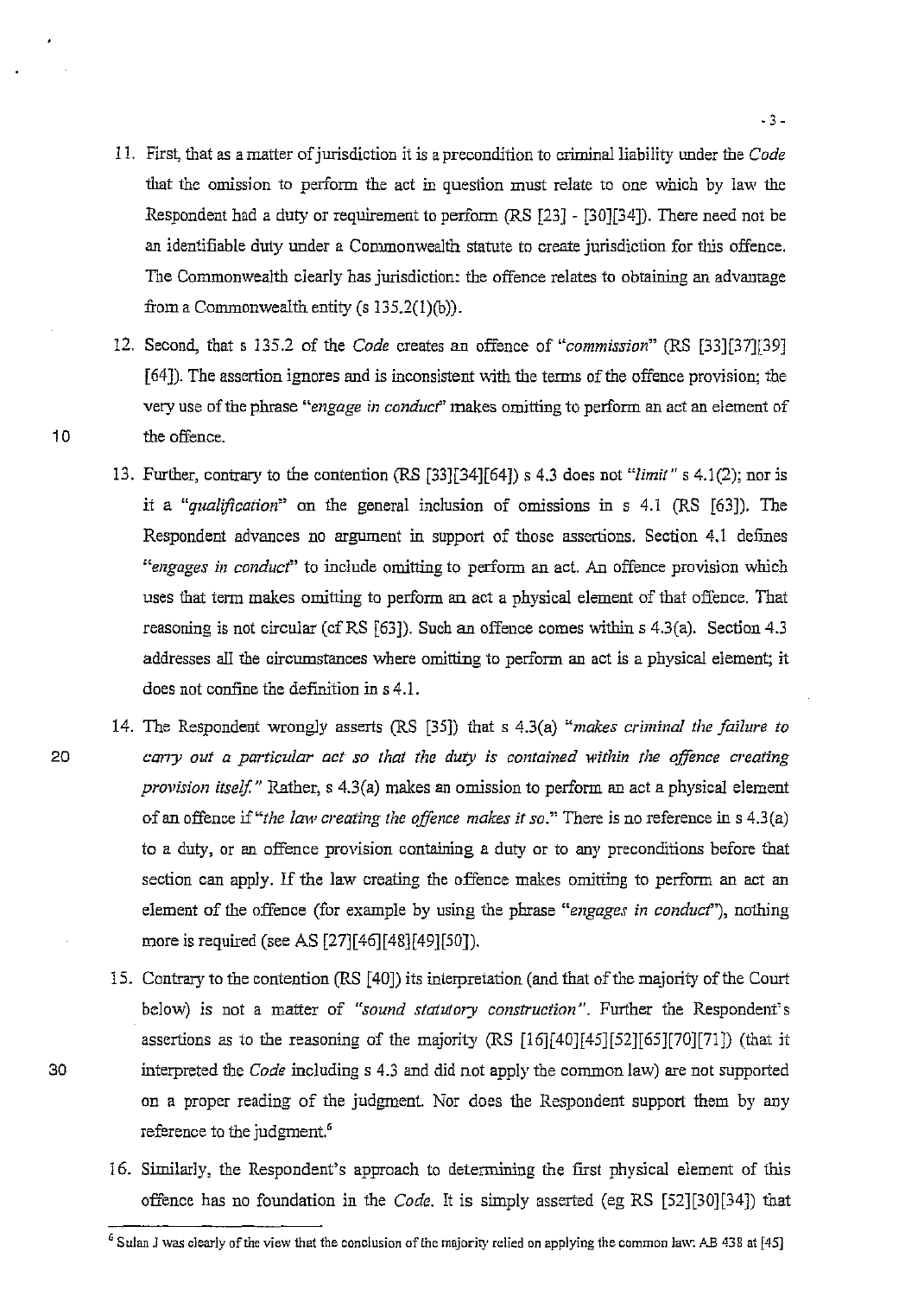something more than what the *Code* says (that is a duty) is required. The reliance on the common law (RS [24J[40J); *Nicholson v* The *Department of Social Welfare'* and *The Queen* v *Chilton8* (RS [40J[41] see AS [52][53]); a particular MCCOC Report (RS [42J) and the commentary by Leader-Elliott<sup>9</sup> (RS [43][44]) is misplaced as it ignores, amongst other things, the role of the *Code* in determining the elements of offences.

17. The suggestion (RS [53] - [551) that to decide otherwise would give rise to an *"almost infinite number and type of omissions"* amounting to an offence ignores that proof of an offence requires proof of all elements of the offence (AS [24]). The examples given (RS [55]) and the questions posed (RS [68]) reflect a lack of understanding of the elements of 10 the offence. In any event, that is not a valid basis to interpret the *Code.* Similarly, speculation (RS [56][57][70]) of what was *"likely"* to represent Parliament's intention, is not a basis to determine the elements of an offence." The Court's task is to interpret the words used by Parliament, not to divine its intent.<sup>11</sup>

## Notice of Contention

- 18. The Notice of Contention only arises if the finding of the majority was incorrect.
- 19. Accordingly, the Respondent's reliance upon the majority criticisms of the wording of the complaint (RS [72][75][76]), which were dependent on the existence of a duty, is misplaced. Similarly is the reliance on *Kirk v The Industrial Court*<sup>12</sup> as the legislation in that case involved a breach of statutory imposed duties 13. The submission also ignores the 20 gravamen of a s 135.2 offence  $(AS [54])$ , the requirements of a complaint in this case,<sup>14</sup> and the fact of the plea of guilty (and undisputed factual basis).
	- 20. The contention (RS [72][74][78J[81]) identified as the third complaint (RS [81]) IS dependent on the need to identify a duty. If the Applicant is correct regarding the elements of the offence those complaints have no foundation.
	- 21. The Respondent advances two other bases (RS [81]), neither of which alone or in combination would render the complaint invalid. First, while it is accepted that the dates on the complaint should more accurately have been between dates; that the omission

<sup>7 (1999) 3</sup> NZLR 50

 $^{8}$ (2006) 2 NZLR 341

**<sup>9</sup> His commentary in relation to some other sections in Chapter 2 of the** *Code* **has not been accepted by Courts and the interpretation of some sections is inconsistent with his analysis: for example -** *R v Ansari* **(2007) 70 NSWLR 89 at [65];** *Onl/oroh* l' *The Queen* (2009) 76 NSViLR I at [34J ff.; *R"* JS (2007) 175 A Crirn R J08 at [126][127].

<sup>&</sup>lt;sup>10</sup> The Respondent does not refer to any material to support its submission: see AS at [55]

 $11$  R v. JS (2007) A Crim R 108 at [142]

I' (2010) 239 CLR 531

**<sup>13</sup>In Kirk this Court was considering legislation which set out duties and obligations** of the **employer. The statement of offence had to identify the act or omission said to constirute the contravention of the obligations or duties. The acts or omissions had to be identified if Mr Kirk and his company were able to rely on a defence (s 53) under the relevant**  statute: *Kirk" lndustr'ial Court* (supra) at [24][27][38J

<sup>&</sup>lt;sup>1</sup> Section 22A *Summary Procedure Act 1921* (SA) see footnote 19 below and AS at footnote 30